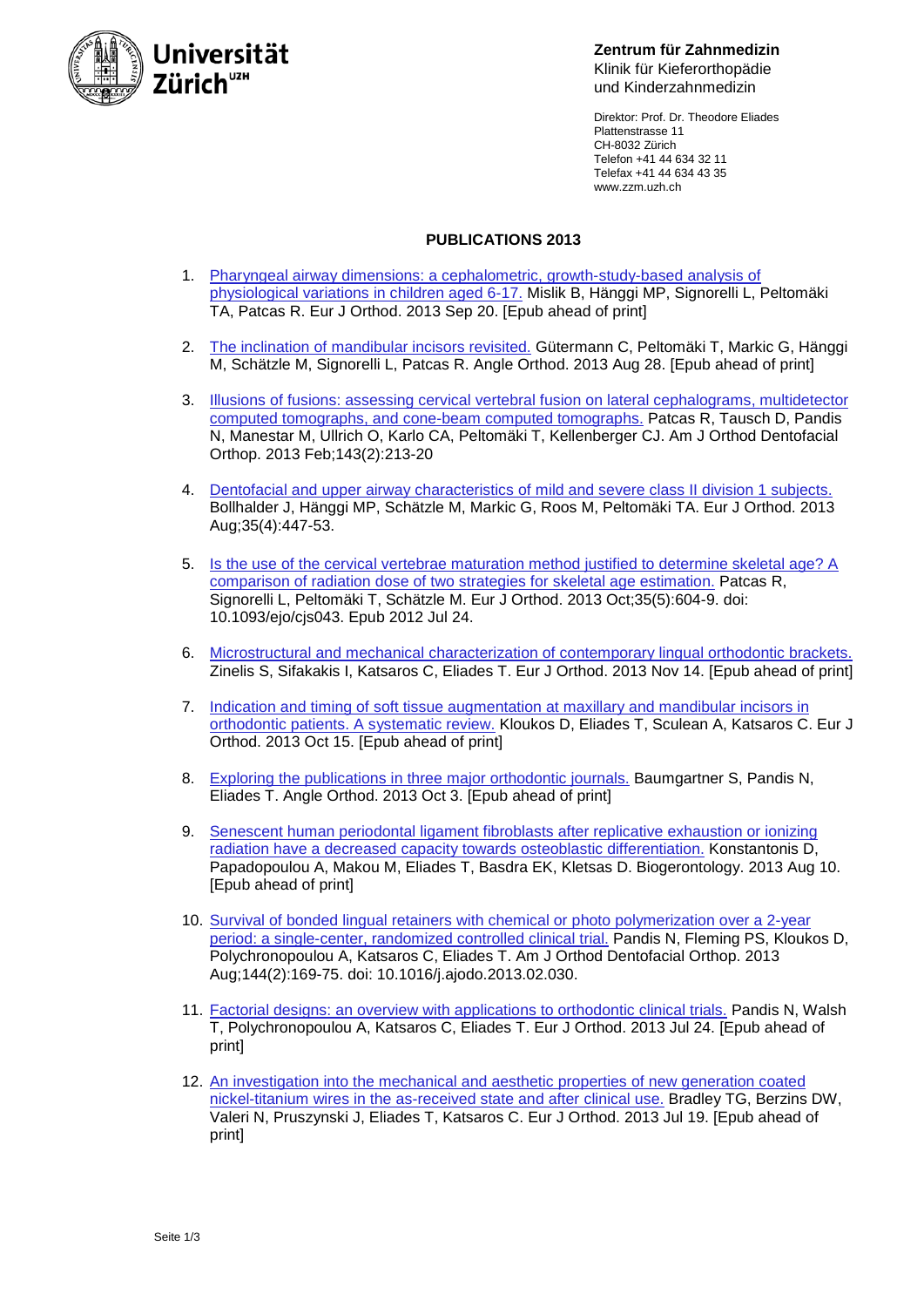

- 13. [Decomposition of Ag-based soldering alloys used in space maintainers after](http://www.ncbi.nlm.nih.gov/pubmed/23822908) intra-oral [exposure. A retrieval analysis study.](http://www.ncbi.nlm.nih.gov/pubmed/23822908) Soteriou D, Ntasi A, Papagiannoulis L, Eliades T, Zinelis S. Acta Odontol Scand. 2013 Jul 4. [Epub ahead of print]
- 14. [Evaluation of UDMA's potential as a substitute for Bis-GMA in orthodontic adhesives.](http://www.ncbi.nlm.nih.gov/pubmed/23787036) Papakonstantinou AE, Eliades T, Cellesi F, Watts DC, Silikas N. Dent Mater. 2013 Aug;29(8):898-905. doi: 10.1016/j.dental.2013.05.007. Epub 2013 Jun 17.
- 15. [Torque efficiency of different archwires in 0.018-](http://www.ncbi.nlm.nih.gov/pubmed/23678999) and 0.022-inch conventional brackets. Sifakakis I, Pandis N, Makou M, Eliades T, Katsaros C, Bourauel C. Angle Orthod. 2013 May 16. [Epub ahead of print]
- 16. [Self-adhesive restoratives as pit and fissure sealants: a comparative laboratory study.](http://www.ncbi.nlm.nih.gov/pubmed/23669197) Eliades A, Birpou E, Eliades T, Eliades G. Dent Mater. 2013 Jul;29(7):752-62. doi: 10.1016/j.dental.2013.04.005. Epub 2013 May 10.
- 17. [In vivo bisphenol-a release from dental pit and fissure sealants: a systematic review.](http://www.ncbi.nlm.nih.gov/pubmed/23643847) Kloukos D, Pandis N, Eliades T. J Dent. 2013 Aug;41(8):659-67. doi: 10.1016/j.jdent.2013.04.012. Epub 2013 May 1.
- 18. [Curing lights for orthodontic bonding: a systematic review and meta-analysis.](http://www.ncbi.nlm.nih.gov/pubmed/23540642) Fleming PS, Eliades T, Katsaros C, Pandis N. Am J Orthod Dentofacial Orthop. 2013 Apr;143(4 Suppl):S92-103. doi: 10.1016/j.ajodo.2012.07.018. Review.
- 19. [Bisphenol-A and residual monomer leaching from orthodontic adhesive resins and](http://www.ncbi.nlm.nih.gov/pubmed/23540625)  [polycarbonate brackets: a systematic review.](http://www.ncbi.nlm.nih.gov/pubmed/23540625) Kloukos D, Pandis N, Eliades T. Am J Orthod Dentofacial Orthop. 2013 Apr;143(4 Suppl):S104-12.e1-2. doi: 10.1016/j.ajodo.2012.11.015. Review.
- 20. [Split-mouth designs in orthodontics: an overview with applications to orthodontic clinical trials.](http://www.ncbi.nlm.nih.gov/pubmed/23376899) Pandis N, Walsh T, Polychronopoulou A, Katsaros C, Eliades T. Eur J Orthod. 2013 Feb 1. [Epub ahead of print]
- 21. [Biomechanical time dependency of the periodontal ligament: a combined experimental and](http://www.ncbi.nlm.nih.gov/pubmed/23314330)  [numerical approach.](http://www.ncbi.nlm.nih.gov/pubmed/23314330) Papadopoulou K, Hasan I, Keilig L, Reimann S, Eliades T, Jäger A, Deschner J, Bourauel C. Eur J Orthod. 2013 Jan 12. [Epub ahead of print]
- 22. [Are clustering effects accounted for in statistical analysis in leading dental specialty journals?](http://www.ncbi.nlm.nih.gov/pubmed/23201411) Fleming PS, Koletsi D, Polychronopoulou A, Eliades T, Pandis N. J Dent. 2013 Mar;41(3):265-70. doi: 10.1016/j.jdent.2012.11.012. Epub 2012 Nov 30.
- 23. [Cytotoxic effects of polycarbonate-based orthodontic brackets by activation of mitochondrial](http://www.ncbi.nlm.nih.gov/pubmed/23103048)  [apoptotic mechanisms.](http://www.ncbi.nlm.nih.gov/pubmed/23103048) Kloukos D, Taoufik E, Eliades T, Katsaros C, Eliades G. Dent Mater. 2013 Mar;29(3): e35-44. doi: 10.1016/j.dental.2012.10.004. Epub 2012 Oct 24.
- 24. [Cluster randomized clinical trials in orthodontics: design, analysis and reporting issues.](http://www.ncbi.nlm.nih.gov/pubmed/23041934) Pandis N, Walsh T, Polychronopoulou A, Eliades T. Eur J Orthod. 2013 Oct;35(5):669-75. doi: 10.1093/ejo/cjs072. Epub 2012 Oct 4.
- 25. [Upper airway changes in Pierre Robin sequence from childhood to adulthood.](http://www.ncbi.nlm.nih.gov/pubmed/23350818) Staudt CB, Gnoinski WM, Peltomäki T. Orthod Craniofac Res. 2013 Nov;16(4):202-13. doi: 10.1111/ocr.12019. Epub 2013 Jan 28.